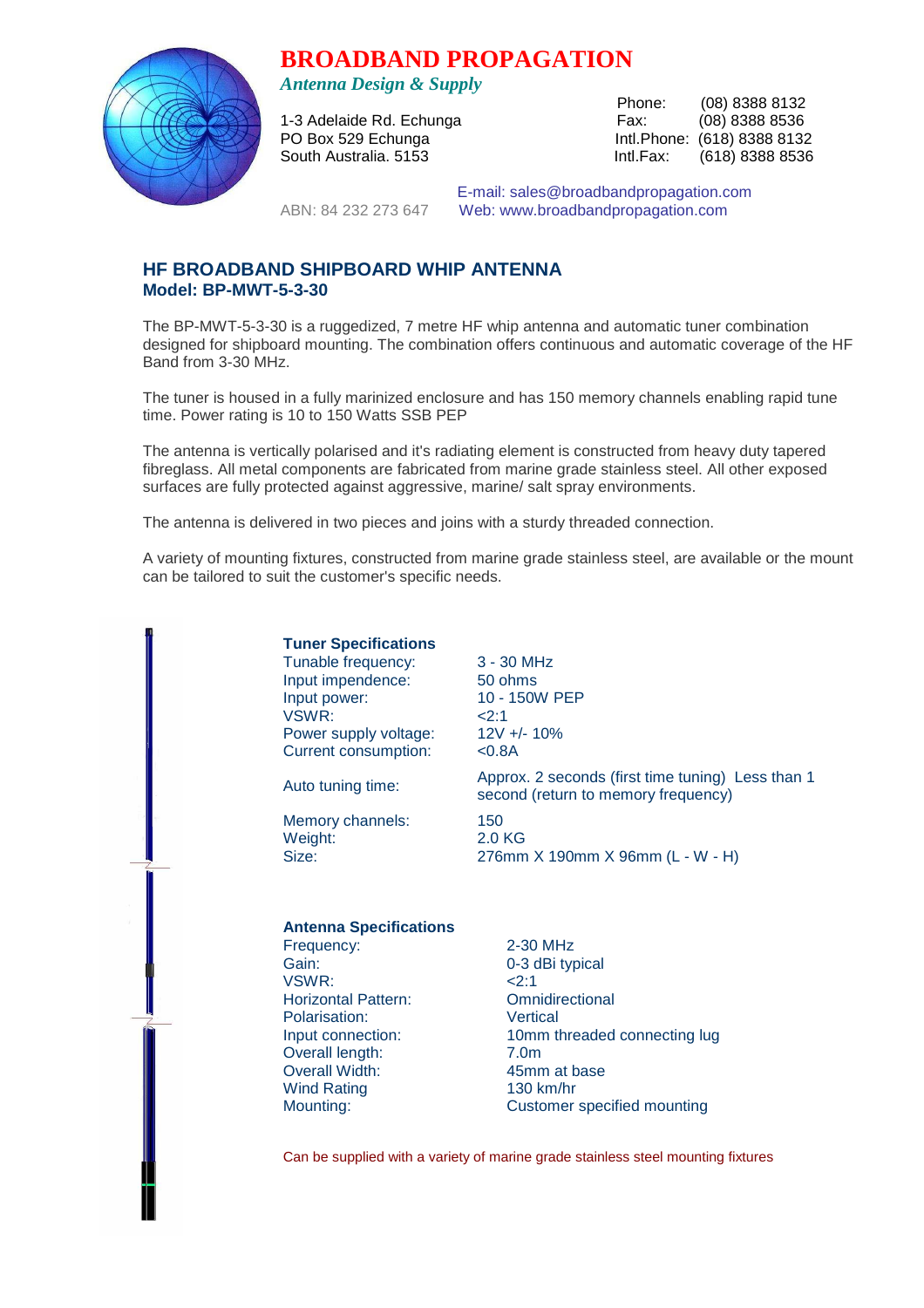## Antenna Mounting Options





Flange Mount - Marine Grade Stainless Steel

Side or Post/ Spigot Mount - Marine Grade Stainless Steel

#### ENVIRONMENTAL SPECIFICATIONS

The BP-MWT-5-3-30 is engineered and manufactured to be compliant with the following MIL-STD-810 Standards.

- **MIL-STD 810F Method 501.4** High Temperature (Both storage and operating)
- **MIL-STD 810F Method 502.4** Low Temperature (Both storage and operating)
- **MIL-STD 810F Method 503.4** Temperature Shock
- **MIL-STD 810F Method 505.4** Solar Radiation (Sunshine)
- **MIL-STD 810F Method 506.4** Rain
- **MIL-STD 810F Method 507.4** Humidity
- **MIL-STD 810F Method 508.5** Fungus
- **MIL-STD 810F Method 509.4** Salt Fog
- **MIL-STD 810F Method 510.4** Sand and Dust
- **MIL-STD 810F Method 514.5** Vibration
- **MIL-STD 810F Method 521.2** Icing, Freezing Rain